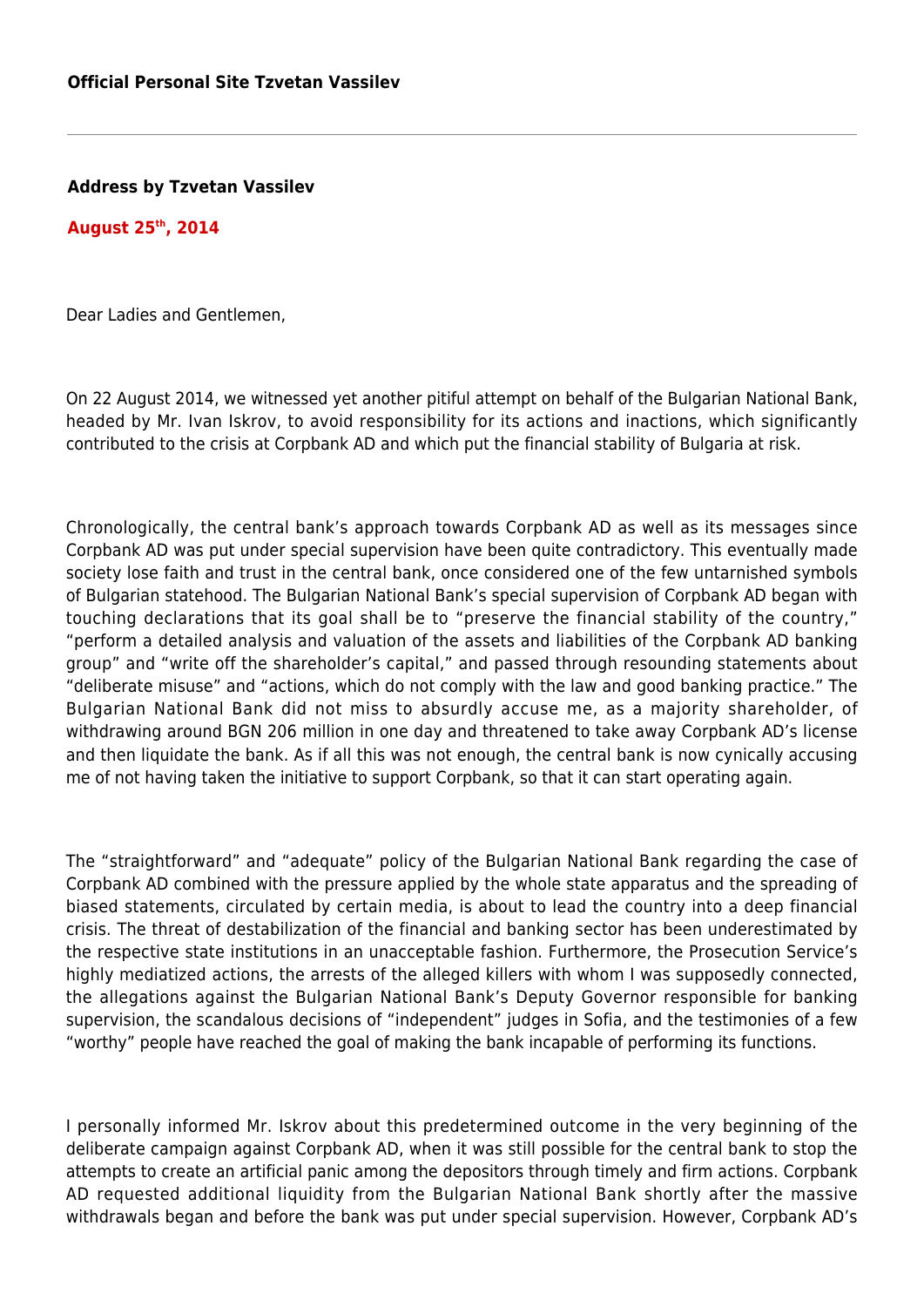request was not taken into consideration. In this regard, BNB's argument that it denied short-term liquidity to Corpbank AD because the supervisory body has to verify the financial subject's "economic vitality and solvency in a certain and indisputable way" is not only unfounded in light of the moment in which Corpbank AD requested help, but also reveals the dual standard of treatment of two distinct financial institutions, which fell into a liquidity crisis almost at the same time.

The arguments used by the Bulgarian National Bank in its awkward attempt to avoid responsibility and to put the blame on external factors and events, which prevented the application of the "established and working European model used in saving Banco Espirito Santo in Portugal," are also unfounded. The loud call to use the recognized recipe for solving banking crises reveals the central bank's ignorance regarding the Portuguese bank case, which does not offer answers to key questions related to Corpbank AD's case - notably, the way in which the Bulgarian Deposit Insurance Fund will completely repay the clients' deposits since they exceed the amount that the Fund has.

When describing the deliberate policy for the predetermined liquidation of Corpbank AD, one should mention the actions of the bank's conservators appointed by the Bulgarian National Bank when Corpbank AD was put under special supervision as well. Although they claim the opposite, the conservators acted as an external department of the investigative authorities and the Prosecution Service, rather than representatives of an institution, which is legally bound to solely work on the bank's recovery. Third parties, who do not have anything to do with the bank's recovery, were granted access to the bank's premises and credit files with an unclear purpose; however, it was deliberately claimed that the credit files went missing before Corpbank AD was placed under special supervision. Clients of the bank were put in the absurd situation of not being able to make payments on their loans by using the money in their accounts at Corpbank AD while at the same time they were illegally charged with extra interest. Internal payments were also limited, although there was no need for it. These vicious practices were instituted with the sole purpose of unnecessarily increasing the provisions and lowering the bank's capital adequacy in an artificial way, so that the ungrounded accusations on behalf of the Prosecution Service that the bank was drained and improperly managed could be proven.

Nonetheless, it became apparent that the initial plan to destroy the financial institution did not work. One of the many pieces of evidence, which lead to this conclusion, is the fact that Mr. Iskrov's statement of 11 July 2014 as well as the consultations held with the President on 14 July 2014 clearly show that at that point the Bulgarian National Bank had enough information to eagerly propose concrete steps to handle the crisis by liquidating the bank through the enactment of a special law. However, a few weeks later that same information turned out to be "insufficient" and could not be used to decide on Corpbank AD's future. The central bank surprisingly concluded that more time was needed to determine the bank's credit portfolio and its overall financial condition.

The Bulgarian National Bank's neglectful behavior towards the State General Reserve Fund of the Sultanate of Oman, the second largest shareholder in Corpbank AD, should not be ignored either. The central bank declined to hold real talks with the Fund although the latter had repeatedly stated its willingness to provide support and to resolve the situation. What is more shocking, the representatives of Oman were not only treated in a humiliating manner during their visits to Bulgaria,